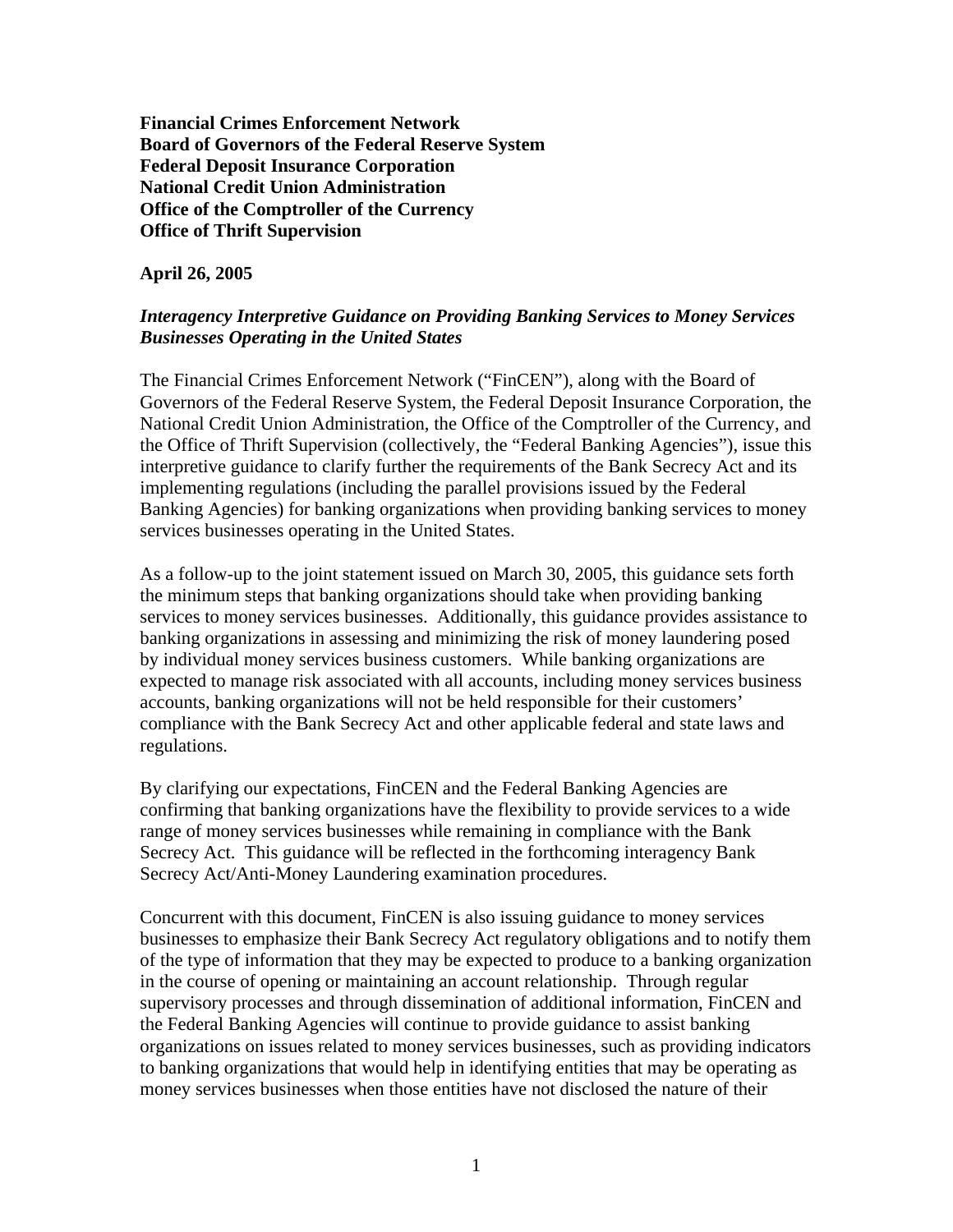business to the banking organizations and guidance on appropriate due diligence when maintaining accounts for foreign providers of money services.

#### **Background**

Under existing Bank Secrecy Act regulations, FinCEN has defined money services businesses to include five distinct types of financial services providers and the U.S. Postal Service: (1) currency dealers or exchangers; (2) check cashers; (3) issuers of traveler's checks, money orders, or stored value; (4) sellers or redeemers of traveler's checks, money orders, or stored value; and (5) money transmitters. There is a threshold requirement for businesses in the first four categories – a business that engages in such transactions will not be considered a money services business if it does not engage in such transactions in an amount greater that \$1,000 for any person on any day in one or more transactions. *See* 31 CFR 103.11(uu).

With limited exceptions, money services businesses are subject to the full range of Bank Secrecy Act regulatory controls, including the anti-money laundering program rule, suspicious activity and currency transaction reporting rules, and various other identification and recordkeeping rules.<sup>1</sup> Additionally, existing FinCEN regulations requirecertain money services business principals to register with  $\text{FinCEN}$ <sup>2</sup> Many money services businesses, including the vast majority of money transmitters in the United States, operate through a system of agents. While agents are not presently required to register with FinCEN, they are themselves money services businesses that are required to establish anti-money laundering programs and comply with the other recordkeeping and reporting requirements described above. Finally, many states have established anti-money laundering supervisory requirements, often including the requirement that a money services business be licensed with the state in which it is incorporated or does business.

The money services business industry is extremely diverse, ranging from Fortune 500 companies with numerous outlets worldwide to small, independent "mom and pop" convenience stores in communities with population concentrations that do not necessarily have access to traditional banking services or in areas where English is rarely spoken.

<span id="page-1-0"></span> $\overline{a}$ <sup>1</sup> See 31 CFR 103.125 (requirement for money services businesses to establish and maintain an anti-money laundering program); 31 CFR 103.22 (requirement for money services businesses to file currency transaction reports); 31 CFR 103.20 (requirement for money services businesses to file suspicious activity reports, other than for check cashing and stored value transactions); 31 CFR 103.29 (requirement for money services businesses that sell money orders, traveler's checks, or other instruments for cash to verify the identity of the customer and create and maintain a record of each cash purchase between \$3,000 and  $$10,000$ , inclusive); 31 CFR 103.33(f) and (g) (rules applicable to certain transmittals of funds); and 31 CFR 103.37 (additional recordkeeping requirement for currency exchangers including the requirement to create and maintain a record of each exchange of currency in excess of \$1,000).

<span id="page-1-1"></span><sup>2</sup> *See* 31 CFR 103.41. The registration requirement applies to all money services businesses (whether or not licensed as a money services business by any state) except the U.S. Postal Service; agencies of the United States, of any state, or of any political subdivision of a state; issuers, sellers, or redeemers of stored value, or any person that is a money services business solely because that person serves as an agent of another money services business (however, a money services business that engages in activities described in § 103.11(uu) both on its own behalf and as an agent for others is required to register).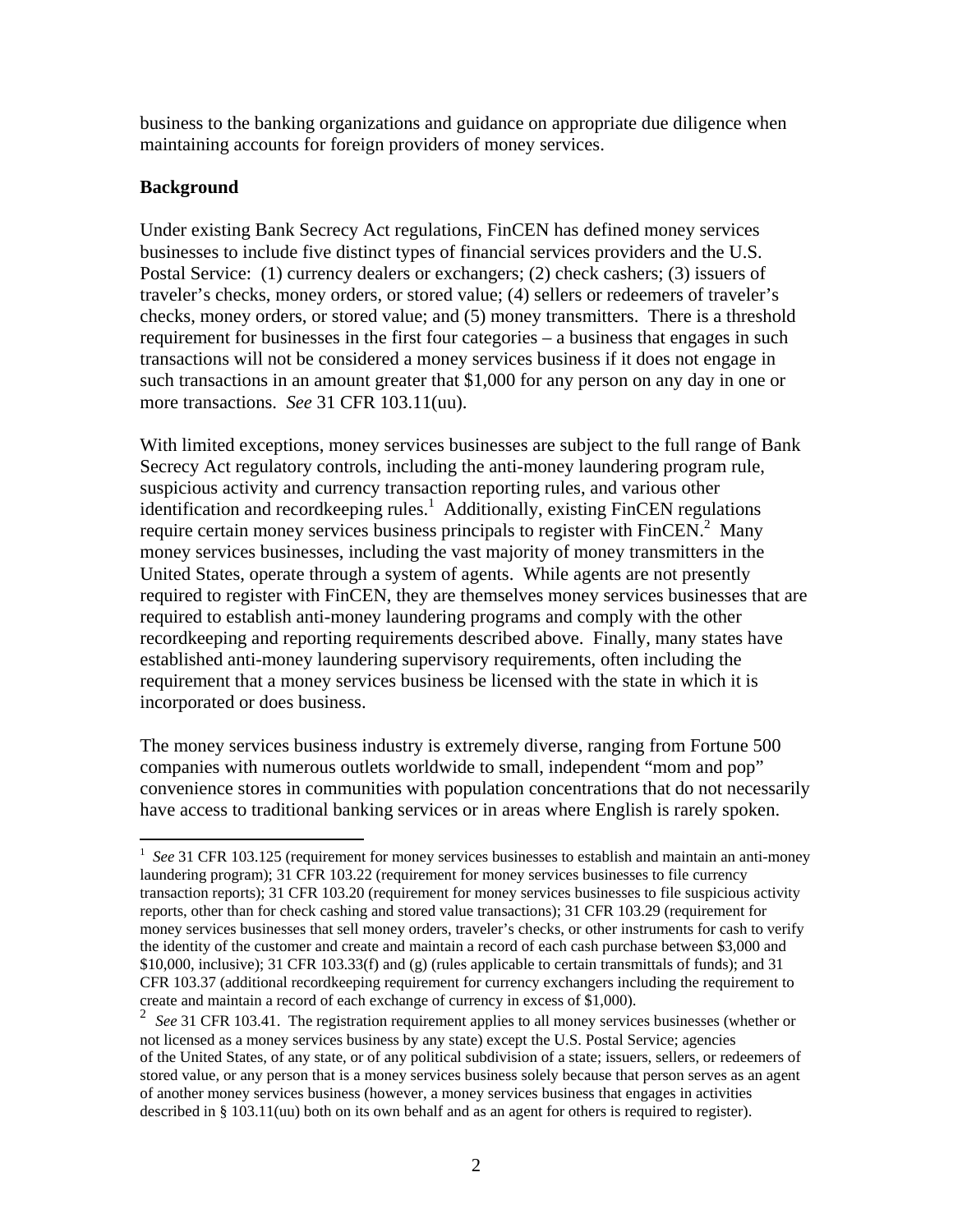The range of products and services offered, and the customer bases served by money services businesses, are equally diverse. In fact, while they all fall under the definition of a money services business, the types of businesses are quite distinct. In addition, many money services businesses only offer money services as an ancillary component to their primary business, such as a convenience store that cashes checks or a hotel that provides currency exchange. Other money services businesses offer a variety of services, such as check cashing and stored value card sales.

#### **I. Minimum Bank Secrecy Act Due Diligence Expectations**

FinCEN and the Federal Banking Agencies expect banking organizations that open and maintain accounts for money services businesses to apply the requirements of the Bank Secrecy Act, as they do with all accountholders, on a risk-assessed basis. As with any category of accountholder, there will be money services businesses that pose little risk of money laundering and those that pose a significant risk. It is essential that banking organizations neither define nor treat all money services businesses as posing the same level of risk. Put simply, a local grocer that also cashes payroll checks for customers purchasing groceries cannot be equated with a money transmitter specializing in crossborder wire transfers to jurisdictions posing heightened risk for money laundering or the financing of terrorism, and therefore the Bank Secrecy Act obligations on a banking organization will differ significantly[.3](#page-2-0)

Registration with FinCEN, if required, and compliance with any state-based licensing requirements represent the most basic of compliance obligations for money services businesses; a money services business operating in contravention of registration or licensing requirements would be violating Federal and possibly state laws.<sup>[4](#page-2-1)</sup> As a result, it is reasonable and appropriate for a banking organization to insist that a money services business provide evidence of compliance with such requirements or demonstrate that it is not subject to such requirements.

 $\overline{a}$ 

<span id="page-2-0"></span> $3$  Jurisdictions posing heightened risk include those that have been (1) identified by the Department of State as a sponsor of international terrorism under 22 USC 2371; (2) designated as non-cooperative with international anti-money laundering principles or procedures by an intergovernmental group or organization of which the United States is a member (such as the Financial Action Task Force, [www.fatf](http://www.fatf-gafi.org/)[gafi.org](http://www.fatf-gafi.org/)) and with which designation the United States representative or organization concurs; or (3) designated by the Secretary of the Treasury pursuant to 31 U.S.C. 5318A as warranting special measures due to money laundering concerns. *See also* note *7*, *infra.* <sup>4</sup>

<span id="page-2-1"></span><sup>&</sup>lt;sup>4</sup> In addition to violating the FinCEN registration regulation, which can result in both civil and criminal penalties, failure to register with FinCEN is a violation of 18 U.S.C. 1960. *See U.S. v. Uddin*, No. 04-CR-80192 (E.D.Mich. April 11, 2005). Under certain circumstances, failure to obtain a required state license to operate a money services business can also result in a violation of 18 U.S.C. 1960. *See U.S. v. Velastegui*, 199 F.3d 590 (2nd Cir. 1999).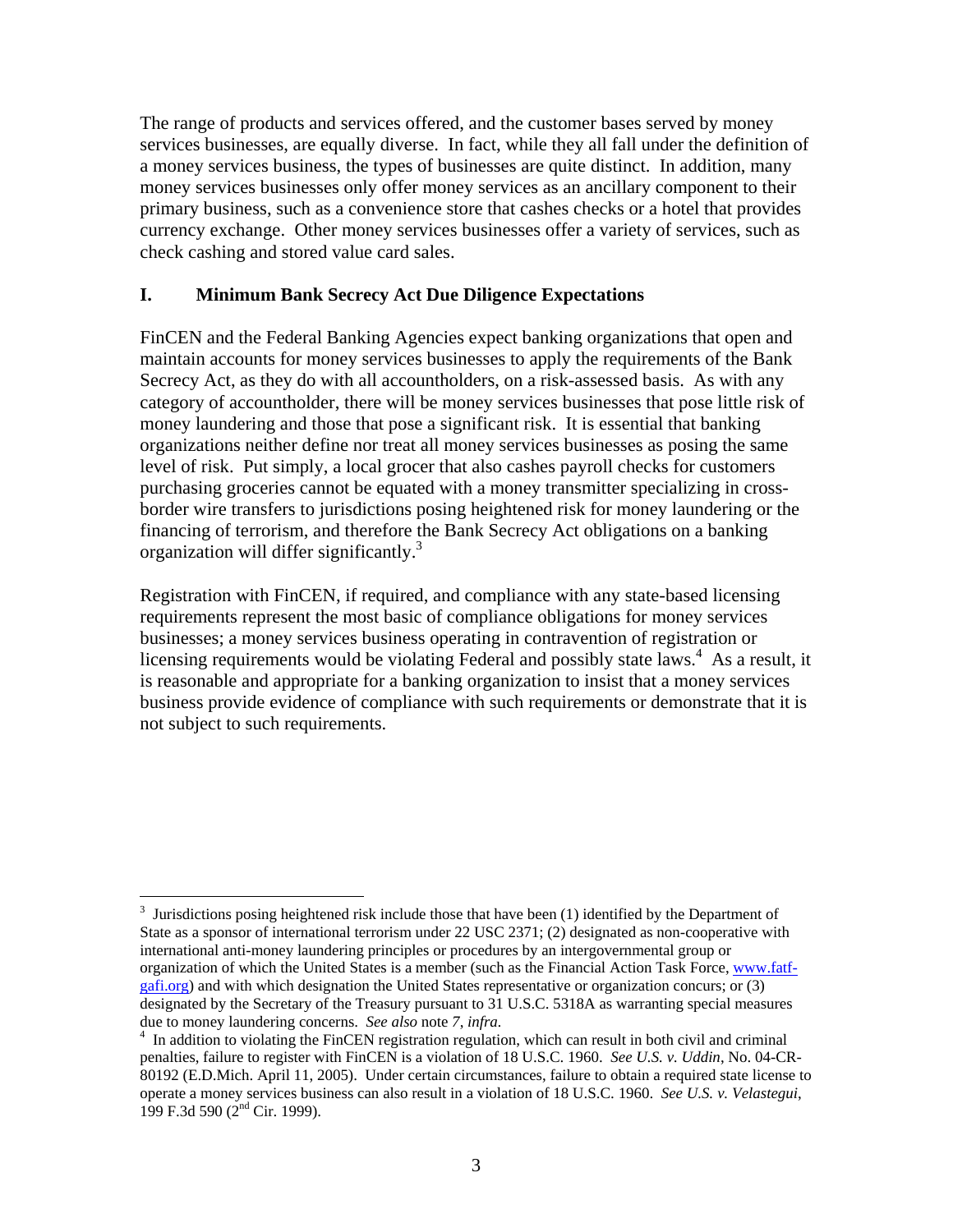Based on existing Bank Secrecy Act requirements applicable to banking organizations, the minimum due diligence expectations associated with opening and maintaining accounts for money services businesses are:

- $\Box$  Apply the banking organization's Customer Identification Program;<sup>[5](#page-3-0)</sup>
- □ Confirm FinCEN registration, if required;
- Confirm compliance with state or local licensing requirements, if applicable;
- □ Confirm agent status, if applicable; and
- Conduct a basic Bank Secrecy Act/Anti-Money Laundering risk assessment to determine the level of risk associated with the account and whether further due diligence is necessary.

The Appendix to this guidance explains FinCEN's registration and state-based licensing requirements and outlines steps that banking organizations can take to confirm and document the registration, licensing, or agent status of a money services business.

#### **Basic Bank Secrecy Act/Anti-Money Laundering Risk Assessment**

While the extent to which banking organizations should perform further due diligence beyond the minimum compliance obligations set forth above will be dictated by the level of risk posed by the individual customer, it is not the case that all money services businesses will always require further due diligence. In some cases, no further customer due diligence will be required. In other situations, the further due diligence required will be extensive. In all cases, the level of due diligence applied will be dictated by the risks associated with the particular customer.

Accordingly, as with any business account, in determining how much, if any, further due diligence would be required for any money services business customer, the banking organization should consider the following basic information:

• Types of products and services offered by the money services business

In order to properly assess risks, banking organizations should know the categories of money services engaged in by the particular money services business accountholder. In addition, banking organizations should determine whether the money services business is a "principal" (with a fleet of agents) or is itself an agent of another money services business. Other relevant considerations include whether or not the money services business is a new or established operation, and whether or not money services are the customer's primary or ancillary business (such as a grocery store that derives a small fraction of its overall revenue from cashing checks).

<span id="page-3-0"></span> $\overline{a}$ <sup>5</sup> See 31 CFR 103.121 (FinCEN); 12 CFR 21.21 (Office of the Comptroller of the Currency); 12 CFR 208.63(b), 211.5(m), 211.24(j) (Board of Governors of the Federal Reserve System); 12 CFR 326.8(b) (Federal Deposit Insurance Corporation); 12 CFR 563.177(b) (Office of Thrift Supervision); 12 CFR 748.2(b) (National Credit Union Administration).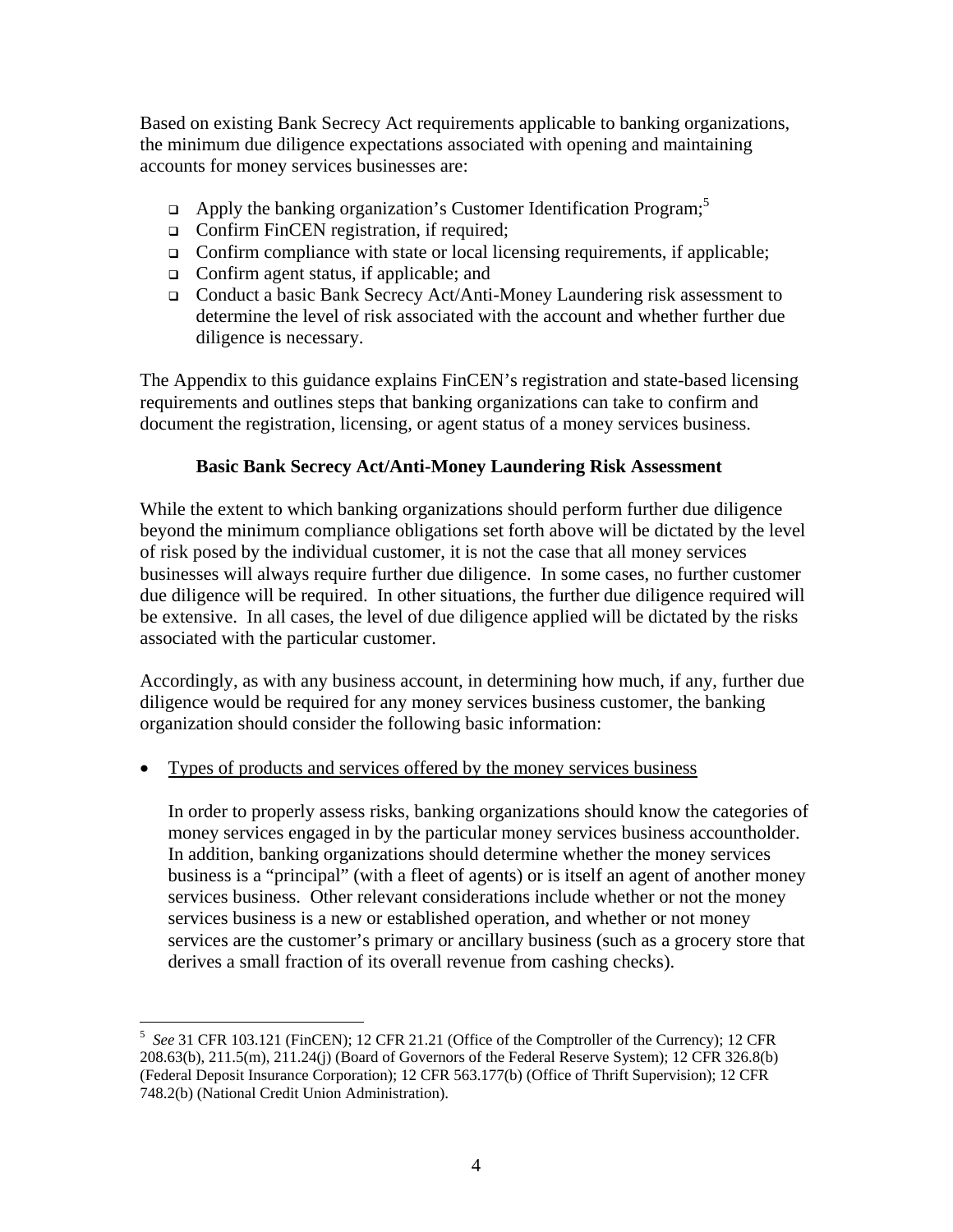#### • Location(s) and market(s) served by the money services business

Money laundering risks within a money services business can vary widely depending on the locations, customer bases, and markets served by the money services business. Relevant considerations include whether markets served are domestic or international, or whether services are targeted to local residents or broad markets. For example, a convenience store that only cashes payroll checks generally presents lower money laundering risks than a check casher that cashes any type of third-party check or cashes checks for commercial enterprises (which generally involve larger amounts).

#### • Anticipated account activity

Banking organizations should ascertain the expected services that the money services business will use, such as currency deposits or withdrawals, check deposits, or funds transfers. For example, a money services business may operate out of one location and use one branch of the banking organization, or may have several agents making deposits at multiple branches throughout the banking organization's network. Banking organizations should also have a sense of expected transaction amounts.

• Purpose of the account

Banking organizations should understand the purpose of the account for the money services business. For example, a money transmitter might require the bank account to remit funds to its principal U.S. clearing account or may use the account to remit funds cross-border to foreign-based agents.

# **Risk Indicators**

To further assist banking organizations in determining the level of risk posed by a money services business customer, set forth below are examples that may be indicative of lower and higher risk, respectively. In determining the level of risk, a banking organization should not take any single indicator as determinative of the existence of lower or higher risk. Moreover, the application of these factors is fact-specific, and a conclusion regarding an account should be based on a consideration of available information. An effective risk assessment should be a composite of multiple factors, and depending upon the circumstances, certain factors may be weighed more heavily than others.

*Examples of potentially lower risk indicators:* The money services business –

- $\boxtimes$  primarily markets to customers that conduct routine transactions with moderate frequency in low amounts;
- $\boxtimes$  offers only a single line of money services business product (for example, only check cashing or only currency exchanges);
- $\triangleright$  is a check casher that does not accept out of state checks;
- $\boxtimes$  is a check casher that does not accept third-party checks or only cashes payroll or government checks;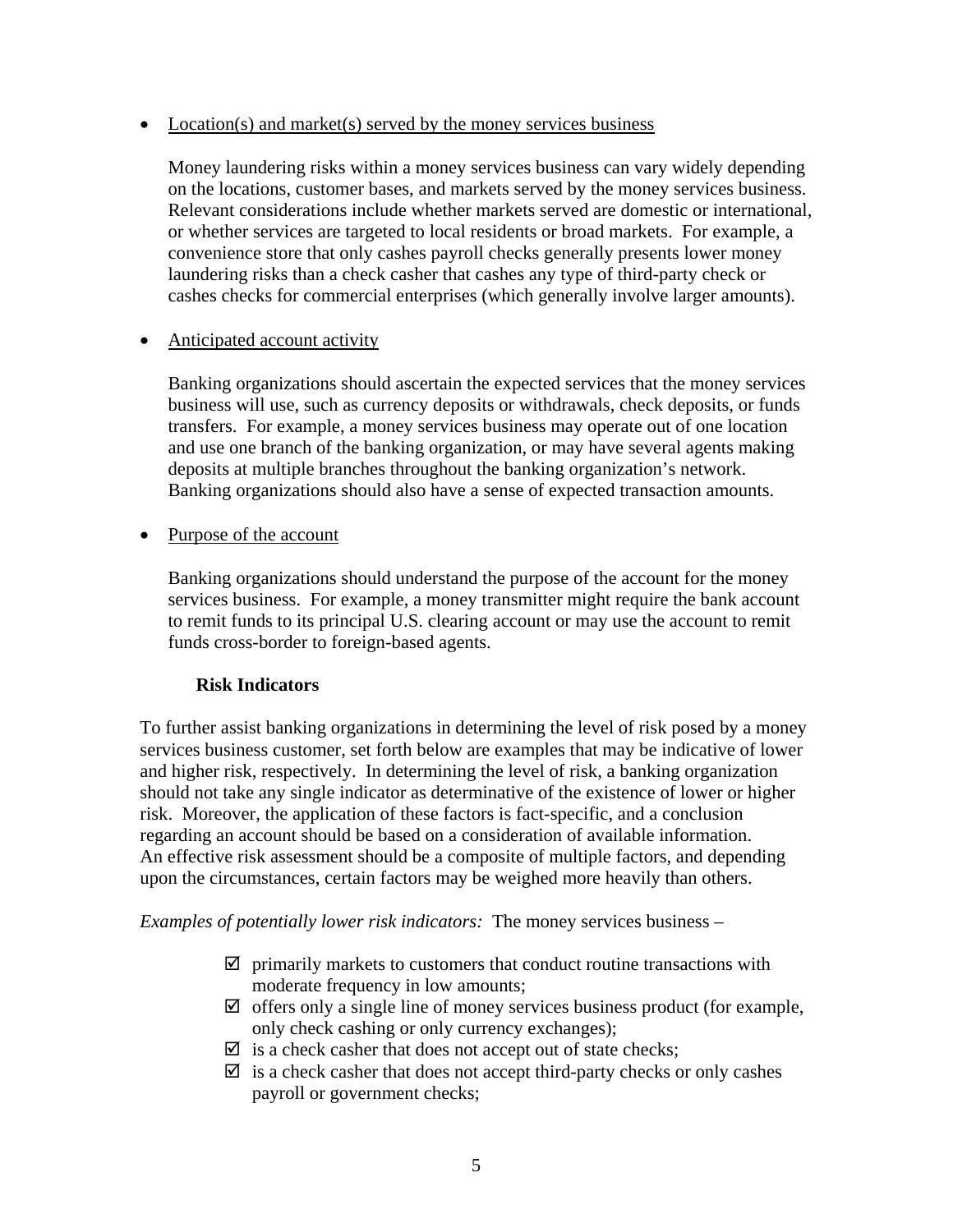- $\triangledown$  is an established business with an operating history;
- $\boxtimes$  only provides services such as check cashing to local residents;
- $\boxtimes$  is a money transmitter that only remits funds to domestic entities; or
- $\boxtimes$  only facilitates domestic bill payments.

*Examples of potentially higher risk indicators:* The money services business –

- $\boxtimes$  allows customers to conduct higher-amount transactions with moderate to high frequency;
- $\boxtimes$  offers multiple types of money services products;
- $\boxtimes$  is a check casher that cashes any third-party check or cashes checks for commercial businesses;
- $\boxtimes$  is a money transmitter that offers only, or specializes in, cross-border transactions, particularly to jurisdictions posing heightened risk for money laundering or the financing of terrorism or to countries identified as having weak anti-money laundering controls; <sup>6</sup>
- $\boxtimes$  is a currency dealer or exchanger for currencies of jurisdictions posing heightened risk for money laundering or the financing of terrorism or countries identified as having weak anti-money laundering controls;
- $\boxtimes$  is a new business without an established operating history; or
- $\boxtimes$  is located in an area designated as a High Risk Money Laundering and Related Financial Crimes Area or a High-Intensity Drug Trafficking Area.<sup>7</sup>

# **II. Due Diligence for Higher Risk Customers**

A banking organization's due diligence should be commensurate with the level of risk of the money services business customer identified through its risk assessment. If a banking organization's risk assessment indicates potential for a heightened risk of money laundering or terrorist financing, it will be expected to conduct further due diligence in a manner commensurate with the heightened risk. This is no different from requirements applicable to any other business customer and does not mean that a banking organization cannot maintain the account.

Depending on the level of perceived risk, and the size and sophistication of the particular money services business, banking organizations may pursue some or all of the following actions as part of an appropriate due diligence review or risk management assessment of a money services business seeking to establish an account relationship. Likewise, if the banking organization becomes aware of changes in the profile of the money services

 $\overline{a}$ 

<span id="page-5-0"></span> $\frac{6}{7}$  *Supra*, note 3.

<span id="page-5-1"></span> $\frac{7}{1}$  While the operation of a money services business in either of these two areas does not itself require a banking organization to conclude that the money services business poses a high risk, it is a factor that may be relevant. Information concerning High Risk Money Laundering and Related Financial Crimes Areas can be found at [http://www.fincen.gov/le\\_hifcadesign.html](http://www.fincen.gov/le_hifcadesign.html). Designations of High Risk Money Laundering and Related Financial Crimes Areas are made in the Treasury Department's National Money Laundering Strategy reports. Information concerning High-Intensity Drug Trafficking Areas can be found at [http://www.whitehousedrugpolicy.gov/hidta/.](http://www.whitehousedrugpolicy.gov/hidta/)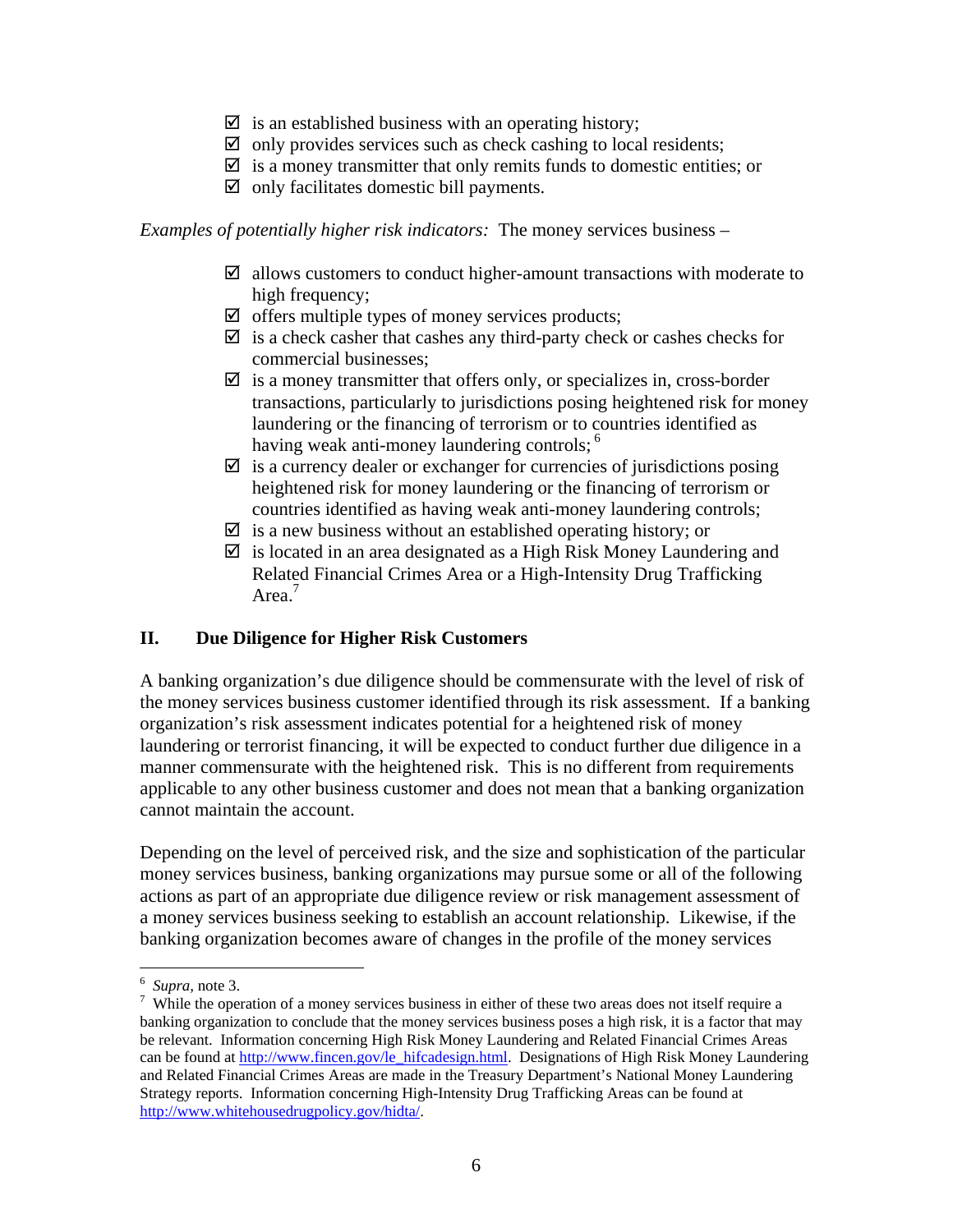business to which banking services are being provided, these additional steps may be appropriate. However, it is **not** the expectation of FinCEN or the Federal Banking Agencies that banking organizations will uniformly require any or all of the actions identified below for all money services business customers:

- $\boxtimes$  review the money services business's anti-money laundering program;
- $\boxtimes$  review results of the money services business's independent testing of its antimoney laundering program;
- $\boxtimes$  conduct on-site visits;
- $\boxtimes$  review list of agents, including locations, within or outside the United States, that will be receiving services directly or indirectly through the money services business account;
- $\boxtimes$  review written procedures for the operation of the money services business;
- $\boxtimes$  review written agent management and termination practices for the money services business; or
- $\boxtimes$  review written employee screening practices for the money services business.

As with any other accountholder that is subject to anti-money laundering regulatory requirements, the extent to which a banking organization should inquire about the existence and operation of the anti-money laundering program of a particular money services business will be dictated by the banking organization's assessment of the risks of the particular relationship. Given the diversity of the money services business industry and the risks they face, banking organizations should expect significant differences among anti-money laundering programs of money services businesses. However, FinCEN and the Federal Banking Agencies do not expect banking organizations to act as the *de facto* regulators of the money services business industry.

# **III. Identification and Reporting of Suspicious Activity**

Existing regulations require banking organizations to identify and report known or suspected violations of law or/and suspicious transactions relevant to possible violations of law or regulation. Risk-based monitoring of accounts maintained for all customers, including money services businesses, is a key element of an effective system to identify and, where appropriate, report violations and suspicious transactions. The level and frequency of such monitoring will depend, among other things, on the risk assessment and the activity in the account.

Based on the banking organization's assessment of the risks of its particular money services business customers, monitoring should include periodic confirmation that initial projections of account activity have remained reasonably consistent over time. Account activity would typically include deposits or withdrawals of currency, deposits of checks, or funds transfers. The mere existence of variances does not necessarily mean that a problem exists, but may be an indication that additional review is necessary. Furthermore, risk-based monitoring generally does not include "real-time" monitoring of all transactions flowing through the account of a money services business, such as a review of the payee or drawer of every deposited check.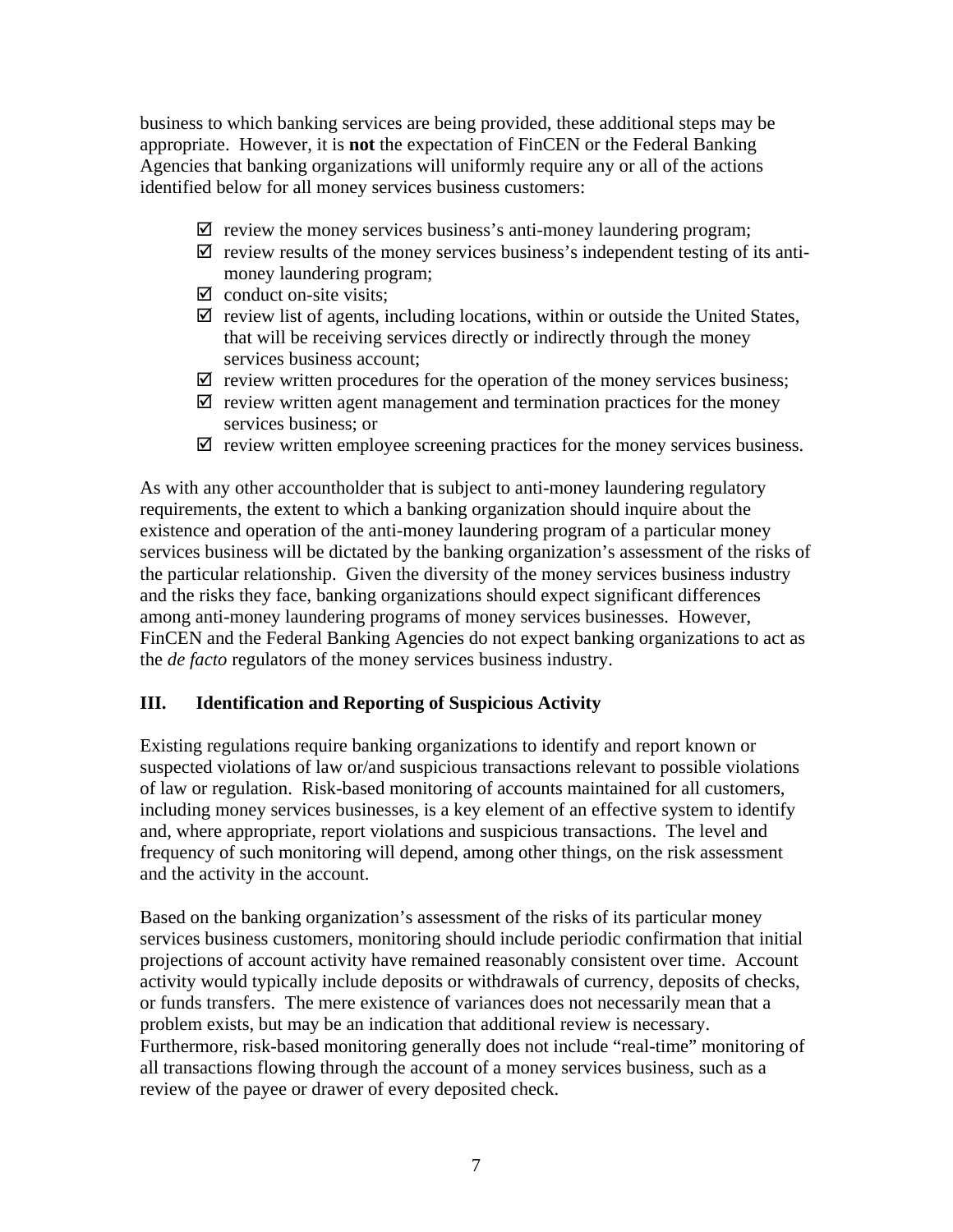Examples of potential suspicious activity within money services business accounts, generally involving significant unexplained variations in transaction size, nature, or frequency through the account, include:

- A check casher deposits checks from financial institutions in jurisdictions posing heightened risk for money laundering or the financing of terrorism or from countries identified as having weak anti-money laundering controls when the money services business does not overtly market to individuals related to the particular jurisdiction;<sup>[8](#page-7-0)</sup>
- A check casher deposits currency in small denomination bills or unusually large or frequent amounts. Given that a check casher would typically deposit checks and withdraw currency to meet its business needs, any recurring deposits of currency may be an indicator of suspicious activity;
- A check casher deposits checks with unusual symbols, stamps, or written annotations either on the face or on the back of the negotiable instruments;
- A money transmitter transfers funds to a different jurisdiction than expected, based on the due diligence information that the banking organization had assessed for the particular money services business. For example, if the money transmitter represented to the banking organization or in its business plan that it specializes in remittances to Latin America and starts transmitting funds on a regular basis to another part of the world, the unexplained change in business practices may be indicative of suspicious activity; or
- A money transmitter or seller/issuer of money orders deposits currency significantly in excess of expected amounts, based on the due diligence information that the banking organization had assessed for the particular money services business, without any justifiable explanation, such as an expansion of business activity, new locations, etc.

One recurring question has been the obligation of a banking organization to file a suspicious activity report on a money services business that has failed to register with FinCEN or failed to obtain a license under applicable state law. Given the importance of the licensing and registration requirement, a banking organization should file a suspicious activity report if it becomes aware that a customer is operating in violation of the registration or state licensing requirement. [9](#page-7-1) This approach is consistent with long standing practices of FinCEN and the Federal Banking Agencies under which banking organizations file suspicious activity reports on known or suspected violations of law or regulation.

Finally, banking organizations are not expected to terminate existing accounts of money services businesses based solely on the discovery that the customer is a money services business that has failed to comply with licensing and registration requirements (although continuing non-compliance by the money services business may be an indicator of heightened risk). There is no requirement in the Bank Secrecy Act regulations that a

1

<span id="page-7-0"></span> $\frac{8}{9}$  *Supra*, note 3.

<span id="page-7-1"></span>*See U.S. v. Uddin*, *supra,* note 4.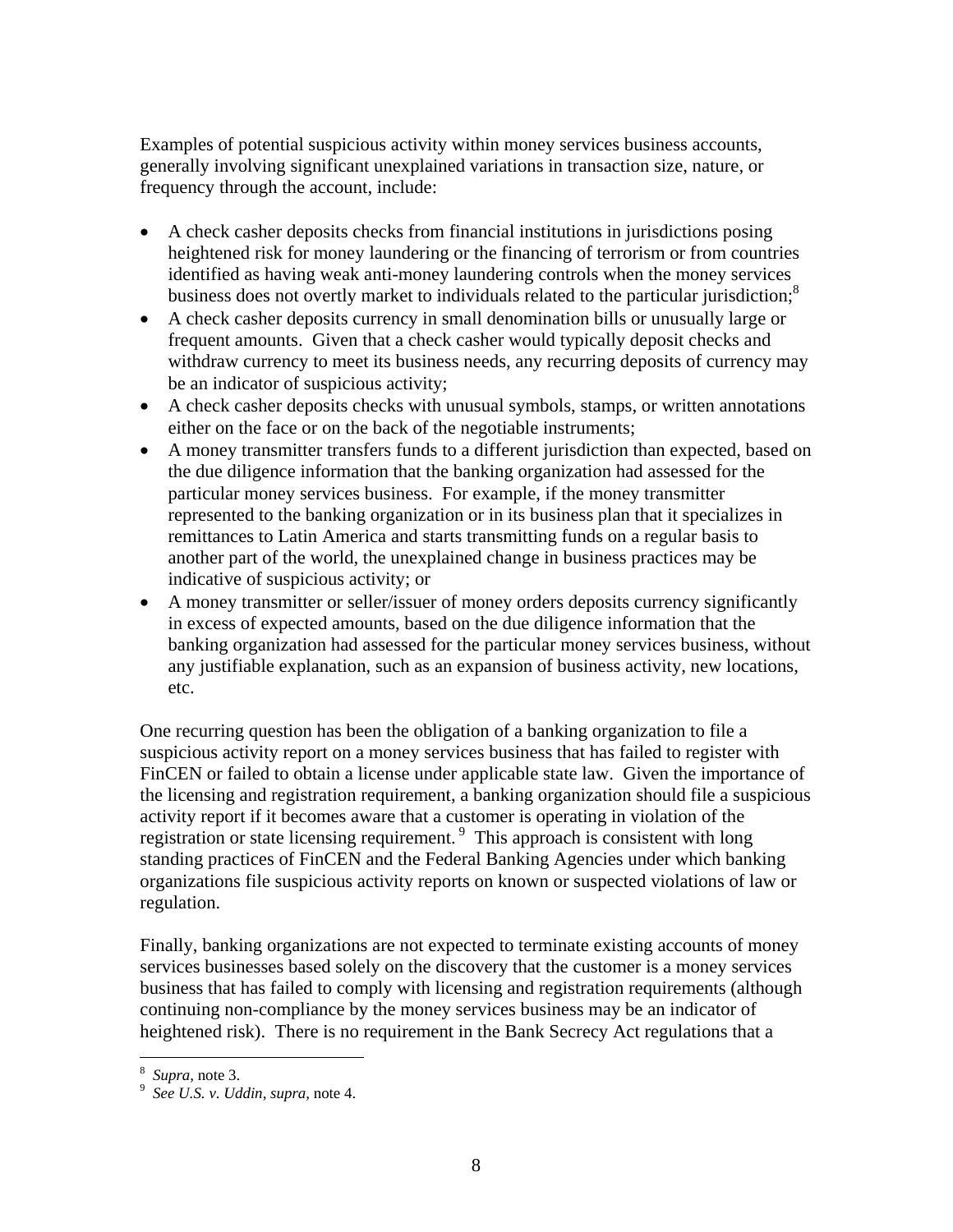banking organization must close an account that is the subject of a suspicious activity report. The decision to maintain or close an account should be made by a banking organization's management under standards and guidelines approved by its board of directors. However, if an account is involved in a suspicious or potentially illegal transaction, the banking organization should examine the status and history of the account thoroughly and should determine whether or not the institution is comfortable maintaining the account. If the banking organization is aware that the reported activity is under investigation, it is strongly recommended that the banking organization notify law enforcement before making any decision regarding the status of the account.

# **IV. Existing Accounts for Known Money Services Businesses**

This guidance is not a directive to banking organizations to conduct immediately a review of existing accounts for known money services businesses for the sole purpose of determining licensing or registration status. However, the guidance does not affect a banking organization's existing anti-money laundering compliance program obligations to assess risk, including periodic risk assessments of existing money services business accounts to update risk factors such as licensing and registration status.

# **V. 314(b) Voluntary Information Sharing**

 $\overline{a}$ 

Section 314(b) of the USA PATRIOT Act of 2001 allows certain financial institutions, after providing notice to FinCEN, to voluntarily share information with each other for the purpose of identifying and, where appropriate, reporting possible money laundering or terrorist financing under protection of legal safe harbor.<sup>10</sup>

Banks and money services businesses can utilize Section 314(b) information sharing to work together to identify money laundering and terrorist financing. While participation in the 314(b) information sharing program is voluntary, FinCEN and the Federal Banking Agencies encourage banking organizations and their money services business customers to consider how voluntary information sharing could enable each institution to more effectively discharge its anti-money laundering and suspicious activity monitoring obligation.

Any banking organizations that have questions on this guidance are encouraged to contact FinCEN or their primary federal regulator.

<span id="page-8-0"></span><sup>&</sup>lt;sup>10</sup> Section 314(b) of the USA PATRIOT Act, as implemented by 31 CFR 103.110, establishes a safe harbor from liability for a financial institution or association of financial institutions that voluntarily chooses to share information with other financial institutions for the purpose of identifying and, where appropriate, reporting money laundering or terrorist activity. To avail itself of the 314(b) safe harbor, a financial institution must comply with the requirements of the implementing regulation, 31 CFR 103.110, including notice to FinCEN, verification that the other financial institution has submitted the requisite notice, and restrictions on the use and security of information shared. The safe harbor afforded by Section 314(b) is only available to financial institutions that are required to implement an anti-money laundering program, which includes banks regulated by a federal functional regulator (*see* 31 CFR 103.120) and money services businesses (*see* 31 CFR 103.125). For additional information on the 314(b) voluntary information sharing program, or to submit a notice to FinCEN to share information voluntarily, please refer to [www.fincen.gov.](http://www.fincen.gov/)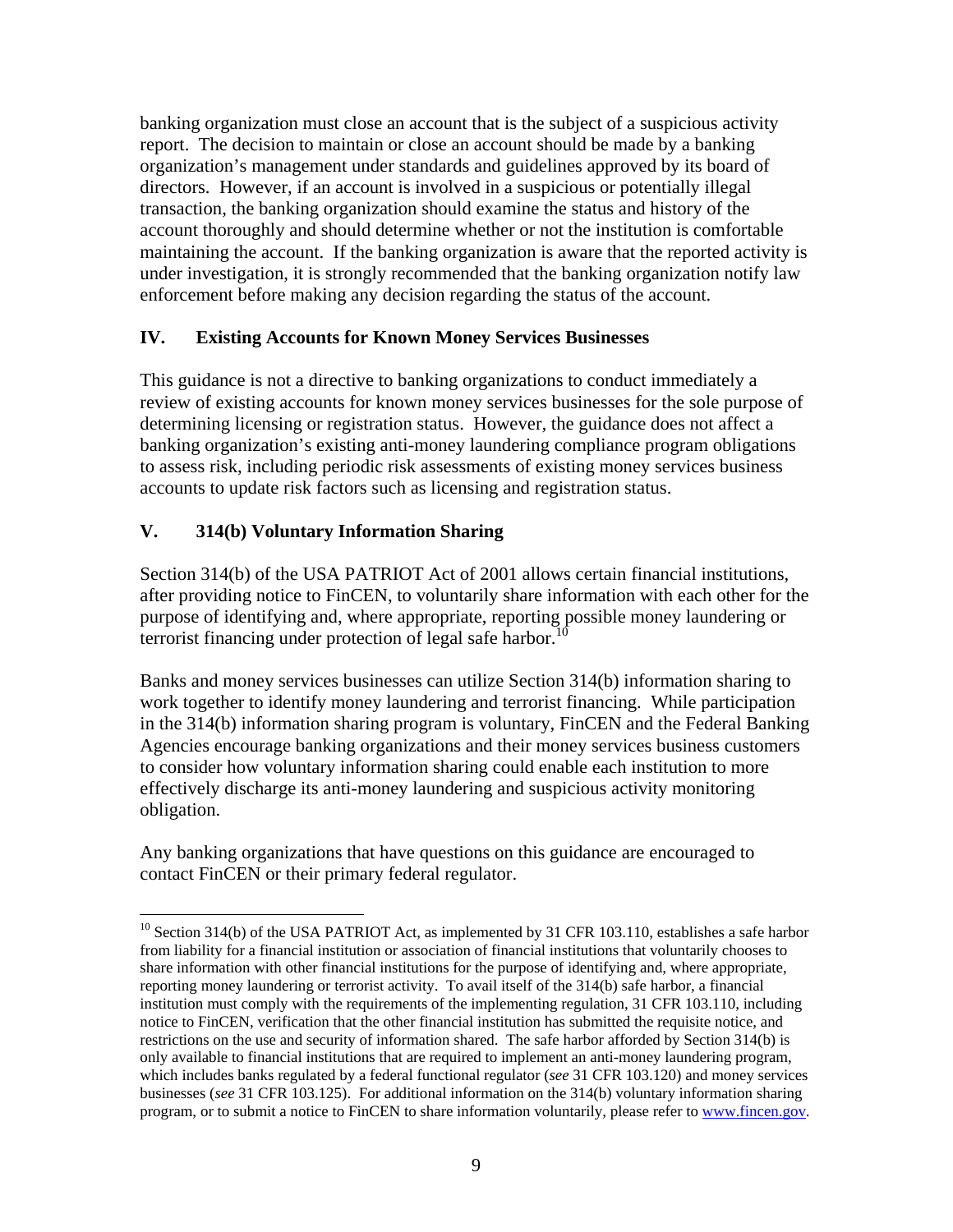# *Additional Resources*

- [www.msb.gov](http://www.msb.gov/) FinCEN website dedicated to money services business regulations and guidance, such as FinCEN rulings and answers to frequently asked questions. This website also contains a list of registered money services businesses.
- Free, easy-to-understand educational materials to help inform money services businesses about their obligations under the Bank Secrecy Act, available at [www.msb.gov](http://www.msb.gov/), including:
	- o "Quick Reference Guide to Bank Secrecy Act Requirements for Money Services Businesses;"
	- o "Guide to Money Laundering Prevention;"
	- o Posters and "Take One" cards, available in multiple languages and bilingual versions, to inform money services business customers about Bank Secrecy Act requirements and help customers understand why the business must ask for personal information; and
	- o Videos and CD-ROMs, in English and Spanish, with case studies designed to educate money services business employees about the Bank Secrecy Act requirements.
- FinCEN Regulatory Helpline 800-949-2732 for questions concerning Bank Secrecy Act requirements.
- FinCEN Financial Institutions Hotline  $-866-556-3974$  to report suspicious activity that may be related to terrorist financing or ongoing money laundering schemes.
- FinCEN Advisory 33, "Informal Value Transfer Systems" (November 2003) (available on the [www.fincen.gov](http://www.fincen.gov/) website).
- "Report to Congress in Accordance with Section 359" of the USA PATRIOT Act concerning Informal Value Transfer Systems, March 2003 (available on the [www.fincen.gov](http://www.fincen.gov/) website).
- Money Transmitter Regulators Association ([www.mtra.web\)](http://www.mtra.web/) the association of state regulators of the money transmitter industry.
- Board of Governors of the Federal Reserve System ([www.federalreserve.gov\)](http://www.federalreserve.gov/).
- Federal Deposit Insurance Corporation [\(www.fdic.gov\)](http://www.fdic.gov/) and ([www.fdic.gov/regulations/examinations/bsa\)](http://www.fdic.gov/regulations/examinations/bsa).
- National Credit Union Administration [\(www.ncua.gov\)](http://www.ncua.gov/).
- Office of the Comptroller of the Currency [\(www.occ.treas.gov\)](http://www.occ.treas.gov/).
- Office of Thrift Supervision ([www.ots.treas.gov\)](http://www.ots.treas.gov/) and ([www.ots.treas.gov/bsa\)](http://www.ots.treas.gov/bsa).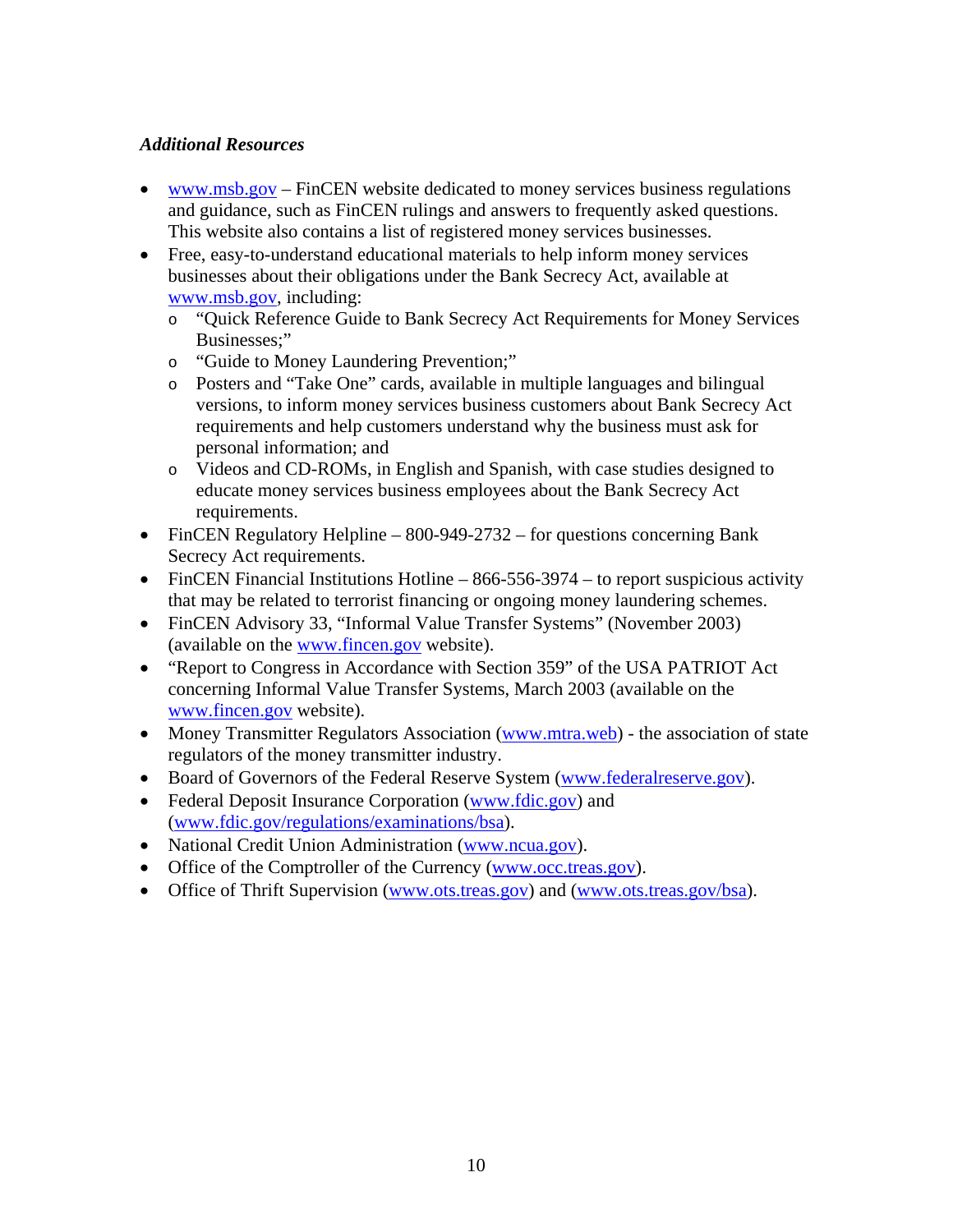# **APPENDIX**

# **Frequently Asked Questions on Providing Banking Services to Money Services Businesses**

# **Registration and Licensing**

# *1. What are the FinCEN registration requirements for Money Services Businesses?*

As set forth in 31 CFR 103.41, all money services business must register with FinCEN (whether or not licensed as a money services business by any state) except:

- A business that is a money services business solely because it serves as an agent of another money services business;
- A business that is a money services business solely as an issuer, seller, or redeemer of stored value;
- The U.S. Postal Service; and
- Agencies of the United States, of any state, or of any political subdivision of any state.

A branch office of a money services business is not required to file its own registration form. Those money services businesses required to register must complete and submit to the Internal Revenue Service – Detroit Computer Center a form [www.msb.gov/pdf/msbregform01102004.pdf] that identifies the following: (1) the name, location, and taxpayer identification number of the business; (2) information concerning the owners of the business; (3) the location(s) of operation and the number of branch locations and number of agents; (4) the products and services offered; (5) information about the primary transaction account; and (6) the location of supporting documentation.

Additionally, under existing FinCEN regulations, a money services business has 180 days in which to register from the time that it begins performing the functions that subject it to the money services business regulations.<sup>11</sup> Therefore, it is possible that a money services business will appropriately seek banking services before completing the registration process with FinCEN, but still be in full compliance with the law.

#### *2. What resources are available for banking organizations to use to confirm registration or licensing status of a money services business?*

Regarding FinCEN registration, a banking organization may rely on the correspondence received by the money services business from the Internal Revenue Service – Detroit Computing Center as confirmation that the money services business has registered with FinCEN. All registered money services businesses will have such correspondence and should be prepared to provide it to the banking organization. Note that it may take 60

 $\overline{a}$ 

<span id="page-10-0"></span><sup>11</sup> *See* 31 CFR 103.41(b)(3).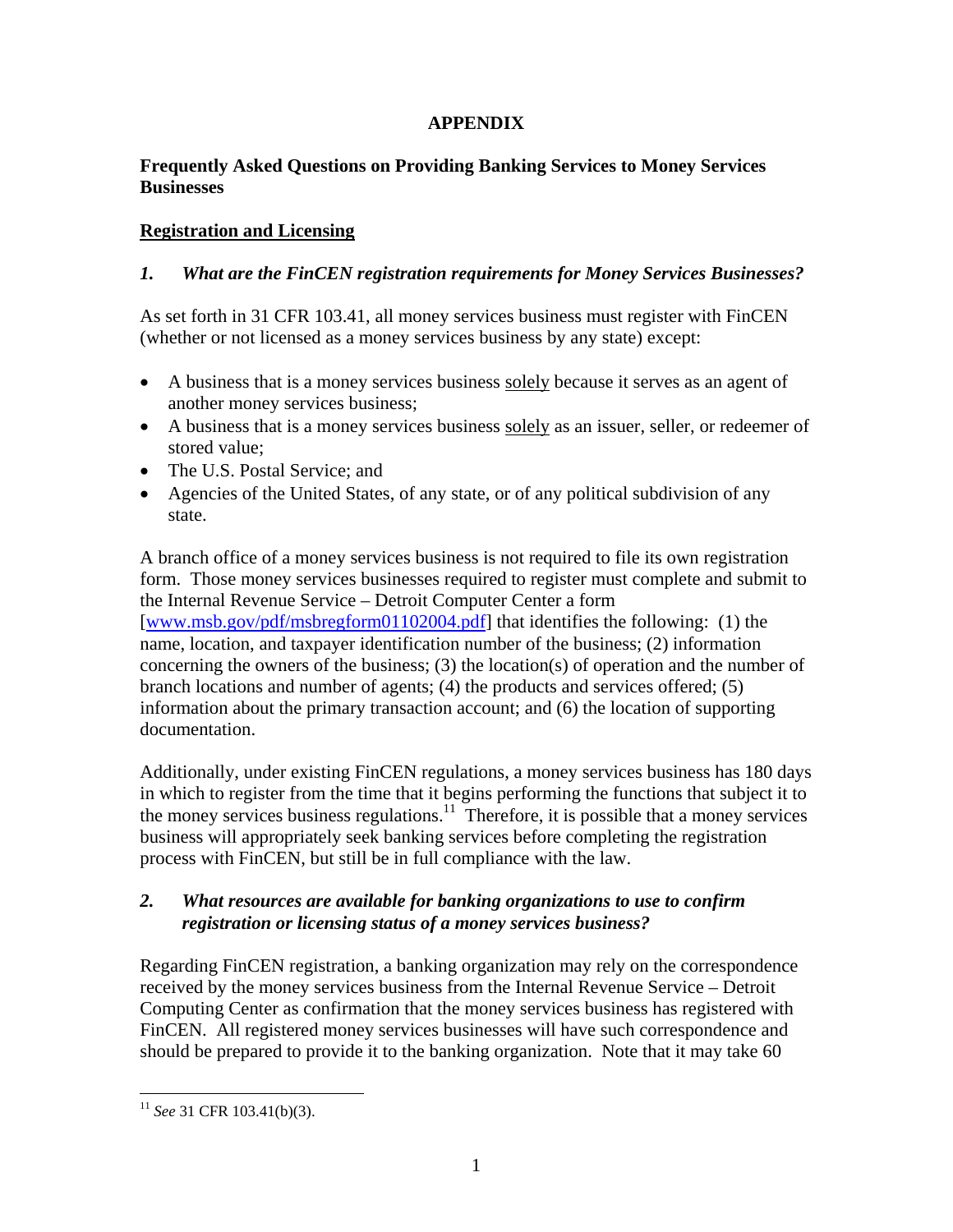days or more after a money services business files its registration form for the business to receive an acknowledgment letter from the Internal Revenue Service. The acknowledgment letter from the Internal Revenue Service will be the only confirmation received by the money services business. As an alternative, if the money services business has filed its registration but has not yet received its acknowledgement letter, the banking organization may rely on a copy of the registration form submitted by the money services business until such time as the money services business either receives its acknowledgement letter or appears on the money services business registration list published by FinCEN (accessible at [www.msb.gov\)](http://www.msb.gov/). FinCEN seeks to assist banking organizations by assembling, preparing and forwarding information on the money services business industry and applicable Bank Secrecy Act requirements on FinCEN's website dedicated to the money services business industry, [www.msb.gov.](http://www.msb.gov/)

Regarding state licensing requirements, individual state regulatory authorities offer a variety of information. Also, FinCEN is working with state regulators on a variety of information-sharing initiatives that will enhance cooperation with respect to anti-money laundering regulatory issues. One initiative will be to identify and promote resources where banking organizations and others can go to learn about state anti-money laundering requirements applicable to money services businesses as well as the status of individual money services businesses.

# *3. How can a banking organization confirm that a money services business is an agent that is not required to register with FinCEN?*

A money services business that is an agent of a principal money services business will generally have contracts and agreements with the principal money services business, and agents should be expected to provide these documents to a banking organization upon request. Additionally, many large money services businesses list information about their agents on their public web sites.

#### *4. How should a banking organization document its review of registration, licensing, or agent status of a money services business?*

Banking organizations should document their review of the applicable registration, licensing, or agent status of a money services business customer, but are not required to maintain copies of actual documentation received from a money services business. Banking organizations should also consider the availability of public information regarding licensing, registration, or agent status for money services businesses. For example, many states make licensing information publicly available, and many large money services businesses list their agents on their public web sites.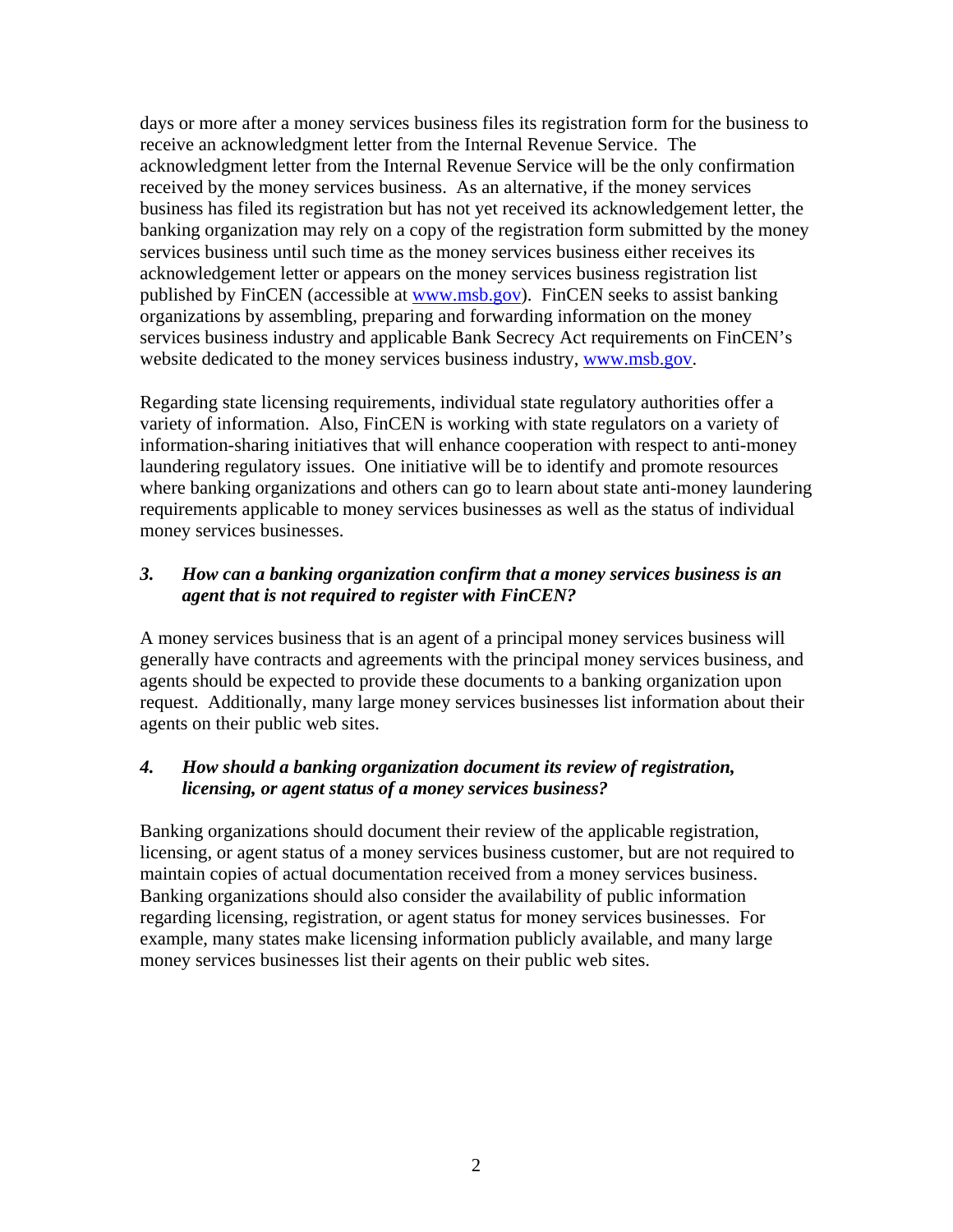# **Due Diligence**

*5. After applying the Customer Identification Program, and confirming registration, licensing, and agent status, as applicable, and when a banking organization's risk assessment of a money services business customer indicates a low risk of money laundering or other illicit activity for the particular customer, is a banking organization required to perform further due diligence?* 

No. After assessing basic information of a particular money services business customer, including: (1) the products and services offered by the money services business; (2) the locations and markets served by the money services business; (3) anticipated account activity; and (4) purpose of the account, if a banking organization determines that its relationship with the particular money services business constitutes a low risk of money laundering or other illicit activity, a banking organization is not routinely expected to perform further due diligence. Banking organizations should consider and perform further due diligence, such as a review of a money services business's anti-money laundering program, if the banking organization's risk assessment of a relationship with a particular money services business indicates heightened risks.

However, banking organizations are reminded that risk-based monitoring of all accounts, regardless of the amount of due diligence performed for a particular customer, is a key element of an effective system to identify, and where appropriate, report suspicious activity. Discovery of suspicious activity in transactions with a money services business initially deemed to represent low risk may necessitate further due diligence.

*6. Can a banking organization open or maintain an account for a money services business that has not registered or obtained a state license because the customer was unaware of applicable requirements? Should a banking organization file a suspicious activity report in such instances?* 

Yes. Banking organizations are not required to refuse to open new accounts for money services businesses that have failed to comply with registration or licensing requirements. Similarly, there is no requirement in the Bank Secrecy Act regulations that a banking organization terminate existing accounts of customers based solely on the discovery that the customer is a money services business that has failed to comply with licensing and registration requirements. The decision to maintain or close an account should be made by a banking organization's management under standards and guidelines approved by its board of directors.

However, continued noncompliance by a customer with applicable licensing, registration or other regulatory requirements after learning of such requirements would likely be an indicator of heightened risk. Banking organizations should file suspicious activity reports if they become aware that customers are operating in violation of the registration or state licensing requirements.